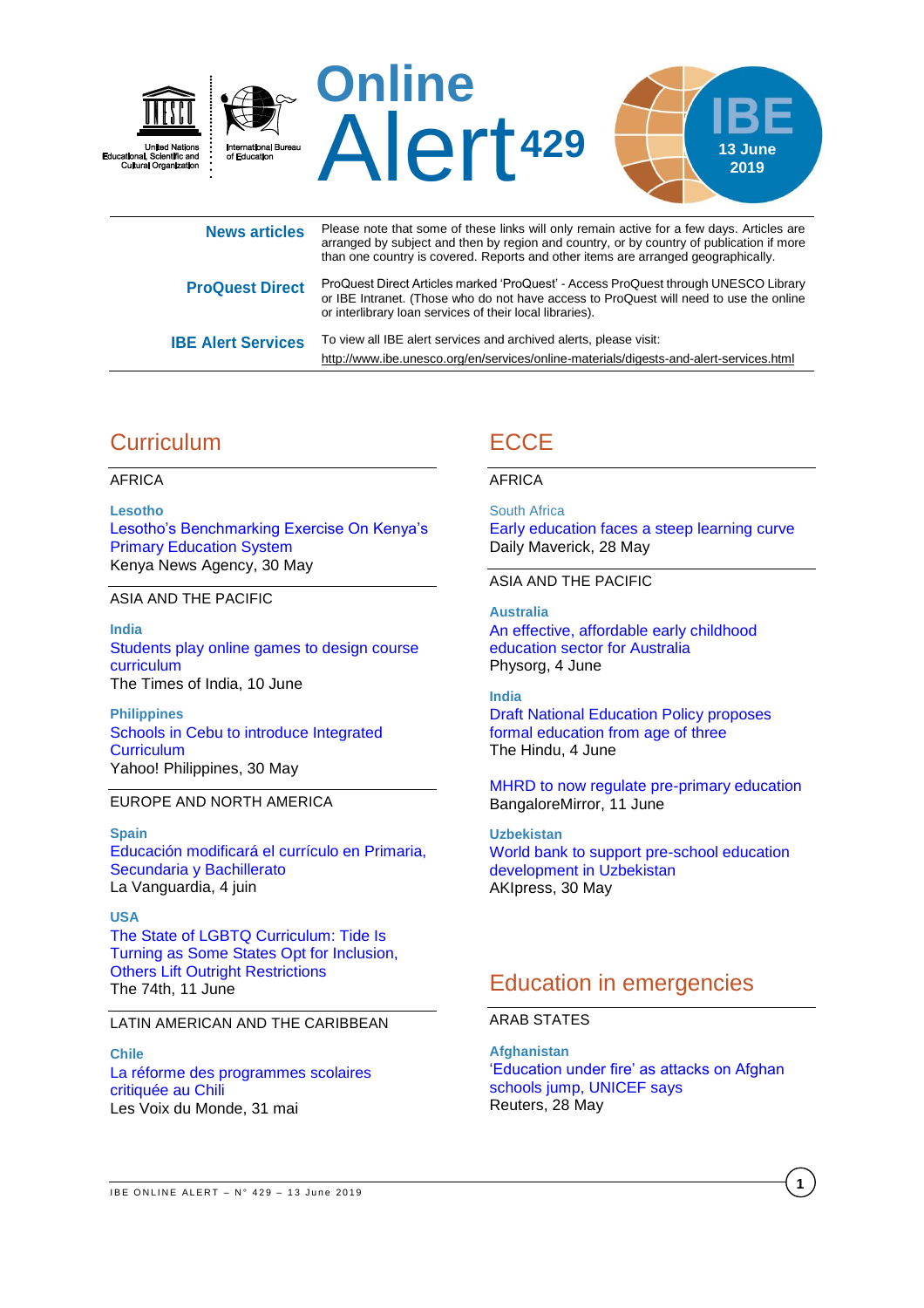# Education reform

ASIA AND THE PACIFIC

**India** [Draft policy proposes overhaul of education](https://www.deccanherald.com/national/draft-policy-proposes-overhaul-of-education-sector-737400.html)  [sector](https://www.deccanherald.com/national/draft-policy-proposes-overhaul-of-education-sector-737400.html) Deccan Herald, 31 May

## Primary school

#### ASIA AND THE PACIFIC

**Hong Kong Special Administrative Region of the People's Republic of China** [Kindergartens in Hong Kong 'facing staff](https://www.scmp.com/news/hong-kong/education/article/3012183/kindergartens-hong-kong-facing-staff-shortages-teachers)  [shortages' as teachers working up to 70-hour](https://www.scmp.com/news/hong-kong/education/article/3012183/kindergartens-hong-kong-facing-staff-shortages-teachers)  [weeks threaten to quit their jobs over](https://www.scmp.com/news/hong-kong/education/article/3012183/kindergartens-hong-kong-facing-staff-shortages-teachers)  [excessive demands of government scheme](https://www.scmp.com/news/hong-kong/education/article/3012183/kindergartens-hong-kong-facing-staff-shortages-teachers) South China Morning Post, 29 May

## Education system

EUROPE AND NORTH AMERICA

**Switzerland** [Genève: 400 jeunes en difficulté scolaire pris](https://www.letemps.ch/suisse/geneve-400-jeunes-difficulte-scolaire-pris-charge)  [en charge](https://www.letemps.ch/suisse/geneve-400-jeunes-difficulte-scolaire-pris-charge) Le Temps, 4 juin

INTERNATIONAL

[How education systems can support the](https://oecdedutoday.com/refugee-education-integration-policy-model-oecd/)  [integration of refugee children](https://oecdedutoday.com/refugee-education-integration-policy-model-oecd/) OECD, 20 May

## Future of education

### EUROPE AND NORTH AMERICA

**USA** [IBM CEO Ginni Rometty: The Future of Work](http://fortune.com/2019/06/12/ibm-ginni-rometty-hea-reform/?xid=gn_editorspicks)  [Depends on Education Reform](http://fortune.com/2019/06/12/ibm-ginni-rometty-hea-reform/?xid=gn_editorspicks) Fortune, 12 June

## LATIN AMERICA AND THE CARIBBEAN

**Mexico** [XVII WCCES México 2019: el Congreso del](https://vocesnormalistas.org/2019/06/01/xvii-wcces-mexico-2019-el-congreso-del-futuro-de-la-educacion/)  [Futuro de la Educación.](https://vocesnormalistas.org/2019/06/01/xvii-wcces-mexico-2019-el-congreso-del-futuro-de-la-educacion/) Voces Normalistas, 1 junio

## School violence and bullying

## ASIA AND THE PACIFIC

**India** [UNESCO committed to making schools safe](http://www.unesco.org/new/en/newdelhi/about-this-office/single-view/news/unesco_committed_to_making_schools_safe_places_for_learning/)  [places for learning](http://www.unesco.org/new/en/newdelhi/about-this-office/single-view/news/unesco_committed_to_making_schools_safe_places_for_learning/) UNESCO, 11 June

#### EUROPE AND NORTH AMERICA

**United Kingdom** [Behaviour a 'widespread problem'](https://www.tes.com/news/behaviour-widespread-problem-say-82-teachers) say 82% of [teachers](https://www.tes.com/news/behaviour-widespread-problem-say-82-teachers) tes, 12 June

## **USA**

One-Fifth [of Children Experience](http://blogs.edweek.org/edweek/rulesforengagement/2019/05/Survey_Cyberbullying_Parents_Instagram.html)  [Cyberbullying, According to Their Parents](http://blogs.edweek.org/edweek/rulesforengagement/2019/05/Survey_Cyberbullying_Parents_Instagram.html) Ed Week, 30 May

# Technology & Education

ASIA AND THE PACIFIC

**China**

Global [Artificial Intelligence Boom Predicted in](https://marketbrief.edweek.org/marketplace-k-12/global-artificial-intelligence-boom-predicted-education-particularly-china/)  [Education, Particularly in China](https://marketbrief.edweek.org/marketplace-k-12/global-artificial-intelligence-boom-predicted-education-particularly-china/) Ed Week, 4 June

#### EUROPE AND NORTH AMERICA

**United States** [Research shows lower test scores for fourth](https://hechingerreport.org/research-shows-lower-test-scores-for-fourth-graders-who-use-tablets-in-schools/)  [graders who use tablets in schools](https://hechingerreport.org/research-shows-lower-test-scores-for-fourth-graders-who-use-tablets-in-schools/) The Hechinger Report, 10 June